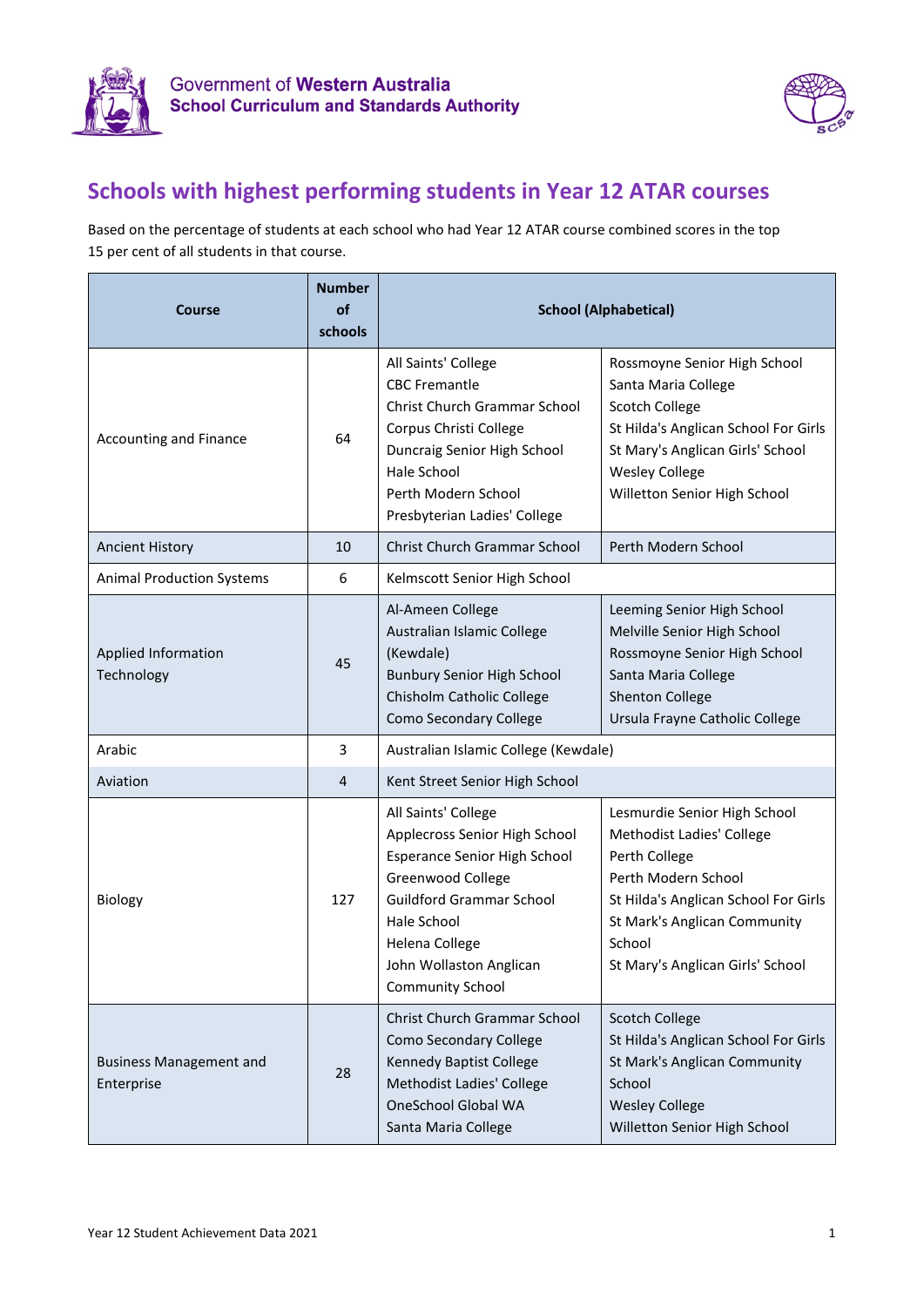| <b>Course</b>                         | <b>Number</b><br>of<br>schools | <b>School (Alphabetical)</b>                                                                                                                                                                                          |                                                                                                                                                                                                                 |
|---------------------------------------|--------------------------------|-----------------------------------------------------------------------------------------------------------------------------------------------------------------------------------------------------------------------|-----------------------------------------------------------------------------------------------------------------------------------------------------------------------------------------------------------------|
| Career and Enterprise                 | 6                              | Applecross Senior High School<br>Lake Joondalup Baptist College                                                                                                                                                       | Rossmoyne Senior High School<br>Willetton Senior High School                                                                                                                                                    |
| Chemistry                             | 188                            | All Saints' College<br>Christ Church Grammar School<br>Corpus Christi College<br><b>Guildford Grammar School</b><br><b>Hale School</b><br>John Septimus Roe Anglican<br><b>Community School</b><br>John XXIII College | Methodist Ladies' College<br>Penrhos College<br>Perth College<br>Perth Modern School<br>St Hilda's Anglican School For Girls<br>St Mary's Anglican Girls' School<br>St Norbert College<br><b>Wesley College</b> |
| Children, Family and the<br>Community | 10                             | Lake Joondalup Baptist College<br>Peter Moyes Anglican<br><b>Community School</b>                                                                                                                                     | Santa Maria College<br>St Mary's Anglican Girls' School                                                                                                                                                         |
| Chinese: Background Language          | 4                              | Perth Modern School                                                                                                                                                                                                   |                                                                                                                                                                                                                 |
| Chinese: Second Language              | 15                             | Perth College<br>Perth Modern School                                                                                                                                                                                  | Rossmoyne Senior High School                                                                                                                                                                                    |
| <b>Computer Science</b>               | 40                             | All Saints' College<br><b>Ballajura Community College</b><br>Christ Church Grammar School<br>Duncraig Senior High School<br>Ellenbrook Secondary College<br>Kingsway Christian College<br><b>Mazenod College</b>      | Mount Lawley Senior High School<br>Perth Modern School<br>Prendiville Catholic College<br>Rossmoyne Senior High School<br><b>Shenton College</b><br><b>Trinity College</b>                                      |
| Dance                                 | 40                             | John Curtin College of the Arts<br>Presbyterian Ladies' College                                                                                                                                                       | St Mary's Anglican Girls' School                                                                                                                                                                                |
| Design                                | 41                             | Applecross Senior High School<br><b>Aquinas College</b><br>Chisholm Catholic College<br>Christ Church Grammar School                                                                                                  | Churchlands Senior High School<br>John Curtin College of the Arts<br>Perth Modern School<br>St Hilda's Anglican School For Girls                                                                                |
| Drama                                 | 82                             | All Saints' College<br>John Curtin College of the Arts<br>John XXIII College<br><b>Methodist Ladies' College</b><br>Penrhos College                                                                                   | Perth College<br>Perth Modern School<br><b>Sacred Heart College</b><br>Santa Maria College<br>St Mary's Anglican Girls' School                                                                                  |
| Earth and Environmental<br>Science    | 19                             | Ashdale Secondary College<br><b>Canning Vale College</b>                                                                                                                                                              | Churchlands Senior High School<br>La Salle College                                                                                                                                                              |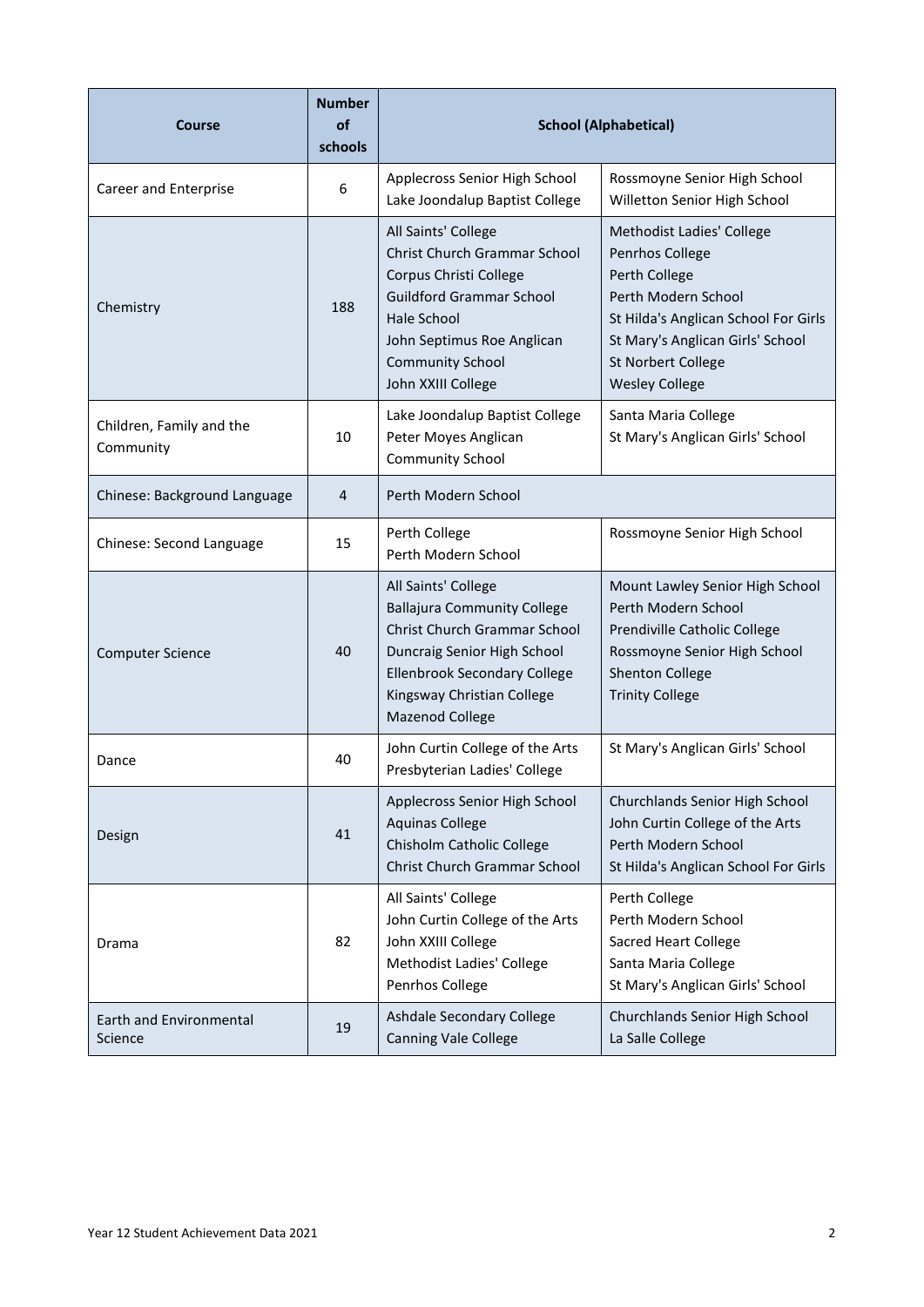| <b>Course</b>                                   | <b>Number</b><br>of<br>schools | <b>School (Alphabetical)</b>                                                                                                                                                                                                                                                 |                                                                                                                                                                                                                                         |
|-------------------------------------------------|--------------------------------|------------------------------------------------------------------------------------------------------------------------------------------------------------------------------------------------------------------------------------------------------------------------------|-----------------------------------------------------------------------------------------------------------------------------------------------------------------------------------------------------------------------------------------|
| Economics                                       | 100                            | Chisholm Catholic College<br>Christ Church Grammar School<br>Corpus Christi College<br>Hale School<br>John XXIII College<br>Leeming Senior High School<br>Mandurah Baptist College<br>Mercedes College                                                                       | Perth College<br>Perth Modern School<br>Rossmoyne Senior High School<br><b>Sacred Heart College</b><br>Santa Maria College<br>St Hilda's Anglican School For Girls<br>St Mary's Anglican Girls' School                                  |
| <b>Engineering Studies</b>                      | 24                             | <b>Hale School</b><br>Perth Modern School<br>Shenton College                                                                                                                                                                                                                 | <b>Trinity College</b><br><b>Wesley College</b>                                                                                                                                                                                         |
| English                                         | 212                            | Al-Ameen College<br><b>Bunbury Catholic College</b><br>Comet Bay College<br>Karratha Senior High School<br>Methodist Ladies' College<br>Mount Lawley Senior High<br>School<br>Nagle Catholic College                                                                         | Penrhos College<br>Perth College<br>Perth Modern School<br>Presbyterian Ladies' College<br>Providence Christian College<br>St Hilda's Anglican School For Girls<br>St Mary's Anglican Girls' School<br>Ursula Frayne Catholic College   |
| English as an Additional<br>Language or Dialect | 39                             | Churchlands Senior High School<br>Greenwood College                                                                                                                                                                                                                          | Melville Senior High School<br>Willetton Senior High School                                                                                                                                                                             |
| <b>Food Science and Technology</b>              | 14                             | Perth Modern School<br>Presbyterian Ladies' College<br>Shenton College                                                                                                                                                                                                       | St Mark's Anglican Community<br>School                                                                                                                                                                                                  |
| French: Background Language                     | $\mathbf{1}$                   | All Saints' College                                                                                                                                                                                                                                                          |                                                                                                                                                                                                                                         |
| French: Second Language                         | 38                             | Carine Senior High School<br>Hale School<br>Penrhos College<br>Perth College                                                                                                                                                                                                 | Perth Modern School<br>Shenton College<br>St Hilda's Anglican School For Girls<br>St Mary's Anglican Girls' School                                                                                                                      |
| Geography                                       | 124                            | All Saints' College<br>Applecross Senior High School<br><b>Atwell College</b><br>Australind Senior High School<br>Carine Senior High School<br>Christ Church Grammar School<br>Churchlands Senior High School<br>Denmark Senior High School<br>John Calvin Christian College | John Wollaston Anglican<br><b>Community School</b><br>Leeming Senior High School<br>Penrhos College<br><b>Sacred Heart College</b><br><b>Scotch College</b><br>St Hilda's Anglican School For Girls<br>St Mary's Anglican Girls' School |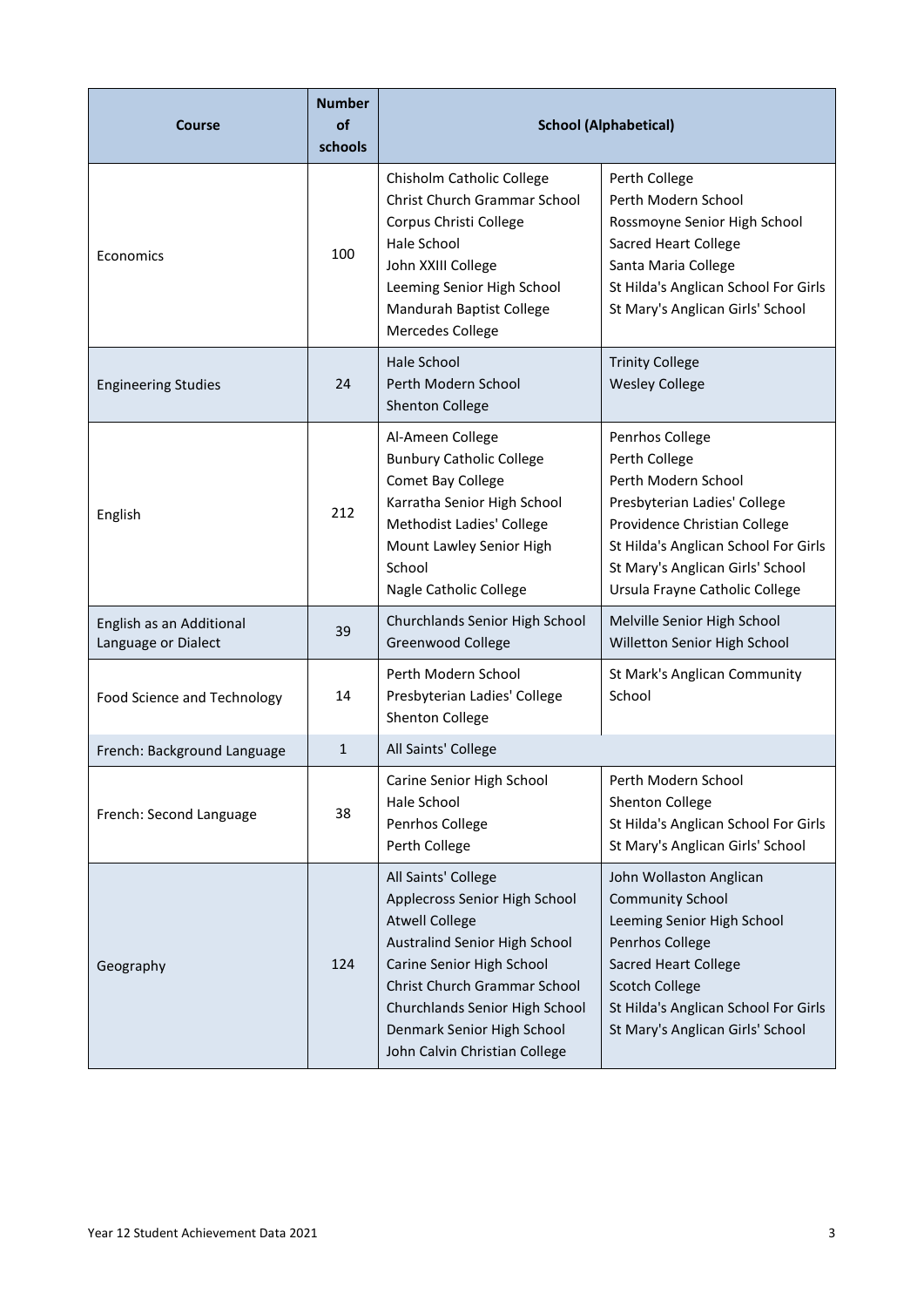| <b>Course</b>                   | <b>Number</b><br>of<br>schools | <b>School (Alphabetical)</b>                                                                                                                                                                                                                                                                               |                                                                                                                                                                                                                                                                              |
|---------------------------------|--------------------------------|------------------------------------------------------------------------------------------------------------------------------------------------------------------------------------------------------------------------------------------------------------------------------------------------------------|------------------------------------------------------------------------------------------------------------------------------------------------------------------------------------------------------------------------------------------------------------------------------|
| <b>Health Studies</b>           | 55                             | Albany Senior High School<br>Applecross Senior High School<br><b>Atwell College</b><br>Australian Islamic College<br>(Kewdale)<br><b>Baldivis Secondary College</b><br>Bunbury Senior High School<br>Carey Baptist College Harrisdale<br>Churchlands Senior High School<br>Frederick Irwin Anglican School | Karratha Senior High School<br>Kennedy Baptist College<br>Leeming Senior High School<br>Melville Senior High School<br>North Albany Senior High School<br>Peter Moyes Anglican Community<br>School<br>St Mark's Anglican Community<br>School<br>Willetton Senior High School |
| <b>Human Biology</b>            | 192                            | Applecross Senior High School<br><b>Carmel School</b><br>Christ Church Grammar School<br><b>Esperance Senior High School</b><br>John XXIII College<br><b>Methodist Ladies' College</b><br>Perth Modern School<br>Presbyterian Ladies' College                                                              | Servite College<br>St Brigid's College<br>St Hilda's Anglican School For Girls<br>St Mark's Anglican Community<br>School<br>St Mary's Anglican Girls' School<br>Swan Christian College<br>Willetton Senior High School                                                       |
| <b>Integrated Science</b>       | 3                              | Mindarie Senior College                                                                                                                                                                                                                                                                                    | OneSchool Global WA                                                                                                                                                                                                                                                          |
| Italian: Second Language        | 30                             | Iona Presentation College<br>Mount Lawley Senior High<br>School                                                                                                                                                                                                                                            | Perth Modern School<br>Prendiville Catholic College<br>Willetton Senior High School                                                                                                                                                                                          |
| Japanese: Second Language       | 34                             | Perth Modern School<br>Rossmoyne Senior High School                                                                                                                                                                                                                                                        | Willetton Senior High School                                                                                                                                                                                                                                                 |
| Literature                      | 93                             | Carey Baptist College Harrisdale<br><b>Christ Church Grammar School</b><br>Corpus Christi College<br>Hale School<br><b>Helena College</b><br>John Curtin College of the Arts<br>Mount Lawley Senior High<br>School                                                                                         | Perth College<br>Perth Modern School<br>Presbyterian Ladies' College<br><b>Scotch College</b><br>St Hilda's Anglican School For Girls<br>St Mary's Anglican Girls' School<br><b>Trinity College</b><br>Ursula Frayne Catholic College                                        |
| Marine and Maritime Studies     | 11                             | Methodist Ladies' College<br>Presbyterian Ladies' College<br><b>Sacred Heart College</b>                                                                                                                                                                                                                   | St Mary's Anglican Girls' School<br>St Stephen's School                                                                                                                                                                                                                      |
| Materials Design and Technology | 15                             | Hale School                                                                                                                                                                                                                                                                                                | Iona Presentation College                                                                                                                                                                                                                                                    |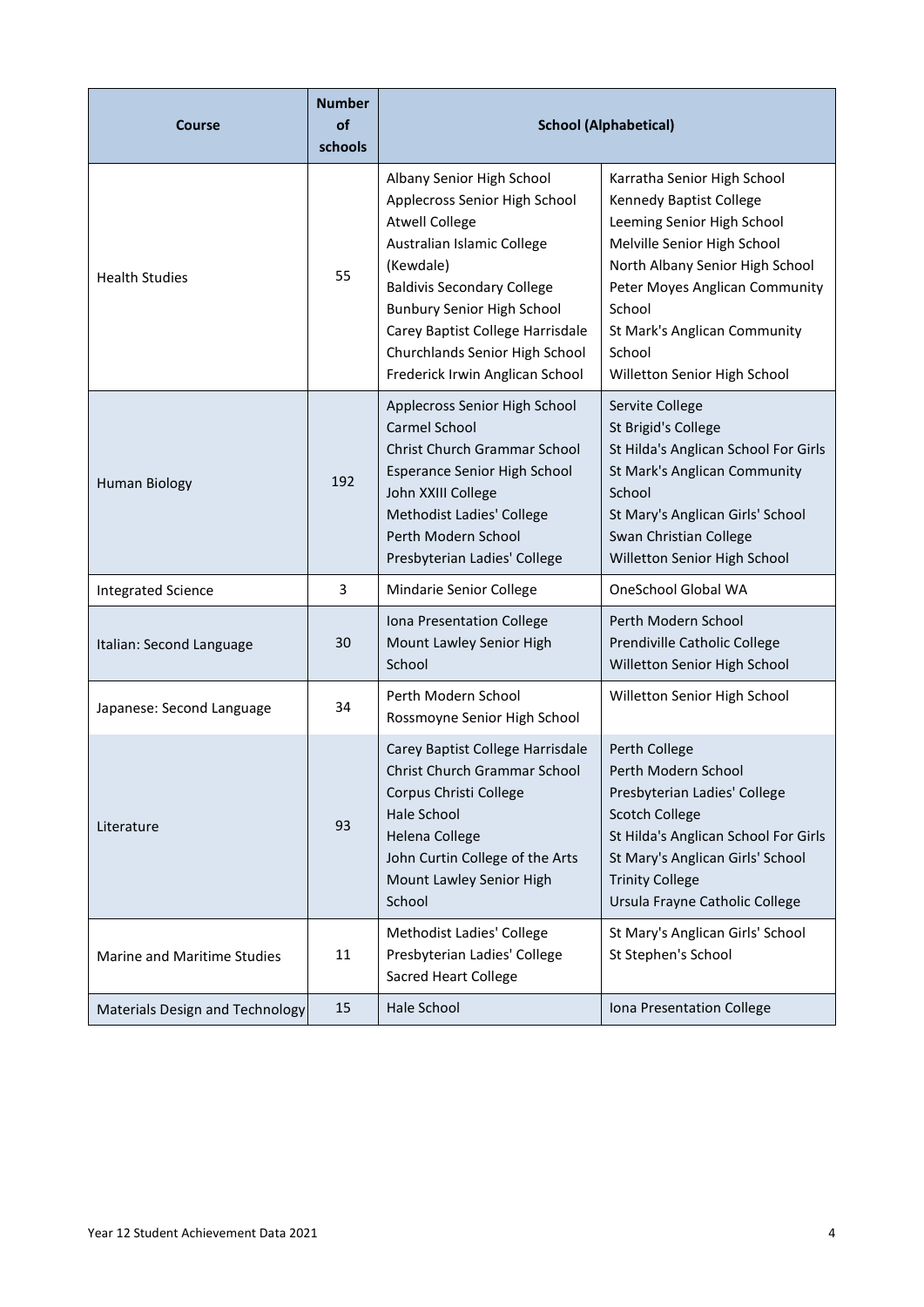| <b>Course</b>                   | <b>Number</b><br>of<br>schools | <b>School (Alphabetical)</b>                                                                                                                                                                                                               |                                                                                                                                                                                                                 |
|---------------------------------|--------------------------------|--------------------------------------------------------------------------------------------------------------------------------------------------------------------------------------------------------------------------------------------|-----------------------------------------------------------------------------------------------------------------------------------------------------------------------------------------------------------------|
| <b>Mathematics Applications</b> | 210                            | All Saints' College<br><b>Bunbury Catholic College</b><br>Christ Church Grammar School<br>Comet Bay College<br>Hale School<br>John Calvin Christian College<br>Lesmurdie Senior High School<br>Margaret River Senior High<br>School        | Perth College<br>Presbyterian Ladies' College<br><b>Scotch College</b><br>St Mark's Anglican Community<br>School<br>St Mary's Anglican Girls' School<br>Ursula Frayne Catholic College<br><b>Wesley College</b> |
| <b>Mathematics Methods</b>      | 179                            | <b>Christ Church Grammar School</b><br>Frederick Irwin Anglican School<br><b>Great Southern Grammar</b><br><b>Hale School</b><br><b>Helena College</b><br>Manjimup Senior High School<br><b>Methodist Ladies' College</b><br>Perth College | Perth Modern School<br><b>Shenton College</b><br>St Hilda's Anglican School For Girls<br>St Mary's Anglican Girls' School<br><b>Trinity College</b><br><b>Wesley College</b><br>Willetton Senior High School    |
| <b>Mathematics Specialist</b>   | 135                            | All Saints' College<br><b>Aquinas College</b><br>Christ Church Grammar School<br>Corpus Christi College<br>Duncraig Senior High School<br>Hale School<br>Melville Senior High School<br>Perth Modern School                                | Rossmoyne Senior High School<br><b>Scotch College</b><br>Shenton College<br>St Hilda's Anglican School For Girls<br><b>Trinity College</b><br><b>Wesley College</b><br>Willetton Senior High School             |
| Media Production and Analysis   | 59                             | Christ Church Grammar School<br>Eastern Hills Senior High School<br>Frederick Irwin Anglican School<br><b>Great Southern Grammar</b><br><b>Guildford Grammar School</b><br><b>Helena College</b><br>John Curtin College of the Arts        | John XXIII College<br><b>Mercedes College</b><br>Mount Lawley Senior High School<br>Rossmoyne Senior High School<br>St Mary's Anglican Girls' School<br>Willetton Senior High School                            |
| Modern History                  | 150                            | <b>Ballajura Community College</b><br>Chisholm Catholic College<br>Christ Church Grammar School<br>Churchlands Senior High School<br>Iona Presentation College<br>John Calvin Christian College<br>John XXIII College<br>Penrhos College   | Perth College<br>Perth Modern School<br>Scotch College<br>St Hilda's Anglican School For Girls<br>St Stephen's School<br>Ursula Frayne Catholic College<br>Willetton Senior High School                         |
| Music                           | 62                             | Churchlands Senior High School<br>Perth Modern School                                                                                                                                                                                      | Rossmoyne Senior High School                                                                                                                                                                                    |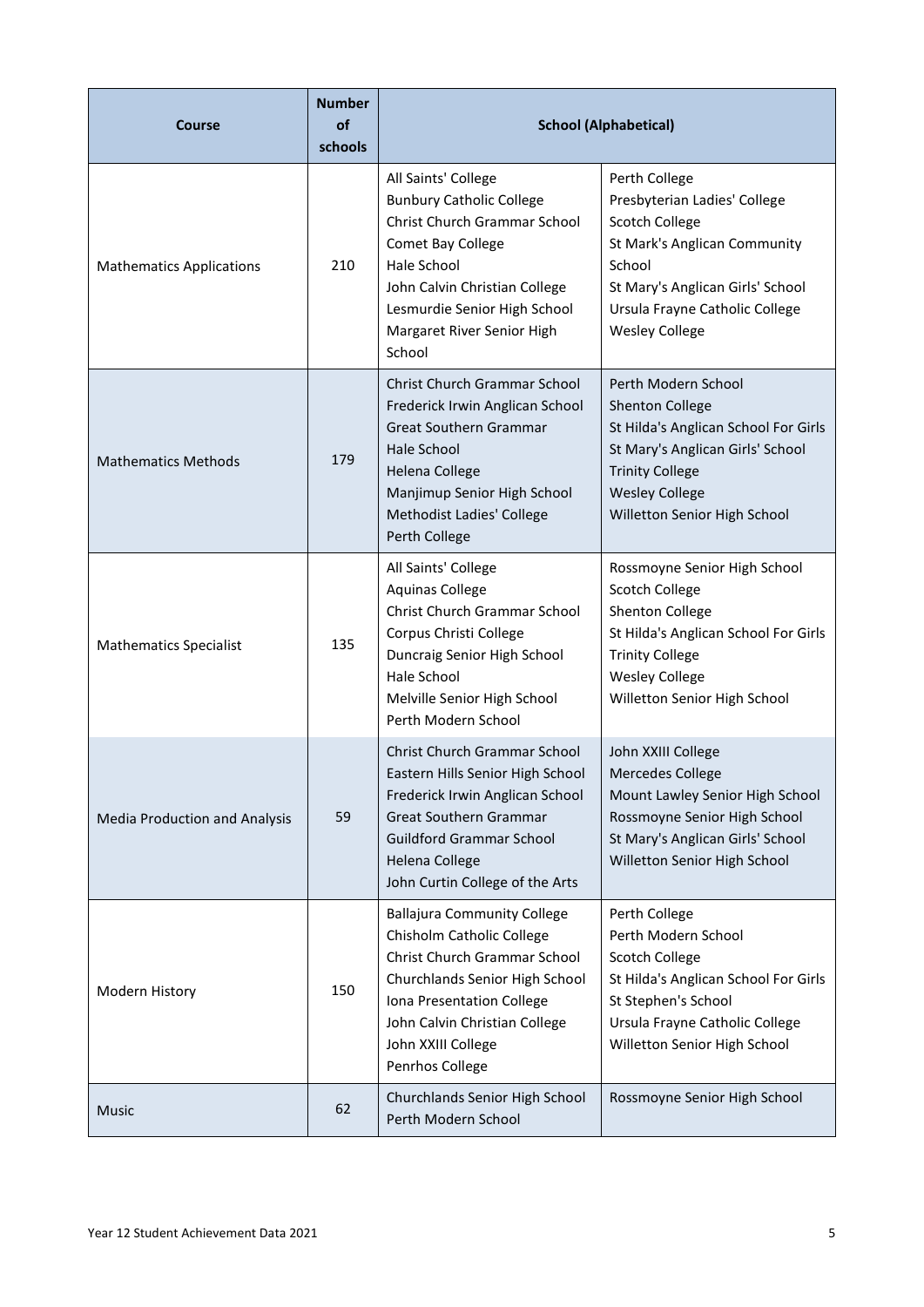| <b>Course</b>                     | <b>Number</b><br>of<br>schools | <b>School (Alphabetical)</b>                                                                                                                                                                                                                             |                                                                                                                                                                                                                            |
|-----------------------------------|--------------------------------|----------------------------------------------------------------------------------------------------------------------------------------------------------------------------------------------------------------------------------------------------------|----------------------------------------------------------------------------------------------------------------------------------------------------------------------------------------------------------------------------|
| <b>Outdoor Education</b>          | 15                             | Denmark Senior High School<br><b>Irene McCormack Catholic</b><br>College<br>Lesmurdie Senior High School                                                                                                                                                 | Mandurah Catholic College<br><b>Sacred Heart College</b><br>Swan Valley Anglican Community<br>School                                                                                                                       |
| Philosophy and Ethics             | 15                             | Christ Church Grammar School<br><b>Hale School</b>                                                                                                                                                                                                       | Perth Modern School                                                                                                                                                                                                        |
| <b>Physical Education Studies</b> | 137                            | Applecross Senior High School<br><b>Aquinas College</b><br><b>Bunbury Senior High School</b><br>Christ Church Grammar School<br>Churchlands Senior High School<br><b>Guildford Grammar School</b><br>Hale School<br>Perth College<br>Perth Modern School | Peter Moyes Anglican Community<br>School<br>Prendiville Catholic College<br>Scotch College<br>St Mark's Anglican Community<br>School<br><b>Trinity College</b><br><b>Wesley College</b>                                    |
| Physics                           | 173                            | All Saints' College<br>Ashdale Secondary College<br>Christ Church Grammar School<br>Corpus Christi College<br>Frederick Irwin Anglican School<br><b>Hale School</b><br>John XXIII College<br>Kingsway Christian College                                  | Penrhos College<br>Perth College<br>Perth Modern School<br><b>Scotch College</b><br>St Hilda's Anglican School For Girls<br>St Mark's Anglican Community<br>School<br><b>Wesley College</b>                                |
| <b>Plant Production Systems</b>   | 5                              | Western Australian College of<br>Agriculture - Cunderdin                                                                                                                                                                                                 | Western Australian College of<br>Agriculture - Denmark                                                                                                                                                                     |
| Politics and Law                  | 72                             | All Saints' College<br>Carine Senior High School<br>Christ Church Grammar School<br>Churchlands Senior High School<br>Iona Presentation College<br>Irene McCormack Catholic<br>College<br>John XXIII College                                             | Margaret River Senior High School<br><b>Mercedes College</b><br>Penrhos College<br>Perth College<br>Perth Modern School<br>Sacred Heart College<br><b>Scotch College</b><br>Swan Christian College                         |
| Psychology                        | 96                             | All Saints' College<br>Ashdale Secondary College<br>Christ Church Grammar School<br>Iona Presentation College<br>John Curtin College of the Arts<br>Kalamunda Senior High School<br>Kennedy Baptist College<br>Leeming Senior High School                | Mercy College<br>Methodist Ladies' College<br>Nagle Catholic College<br>Ocean Reef Senior High School<br>Perth Modern School<br><b>Sacred Heart College</b><br>St Brigid's College<br>St Hilda's Anglican School For Girls |